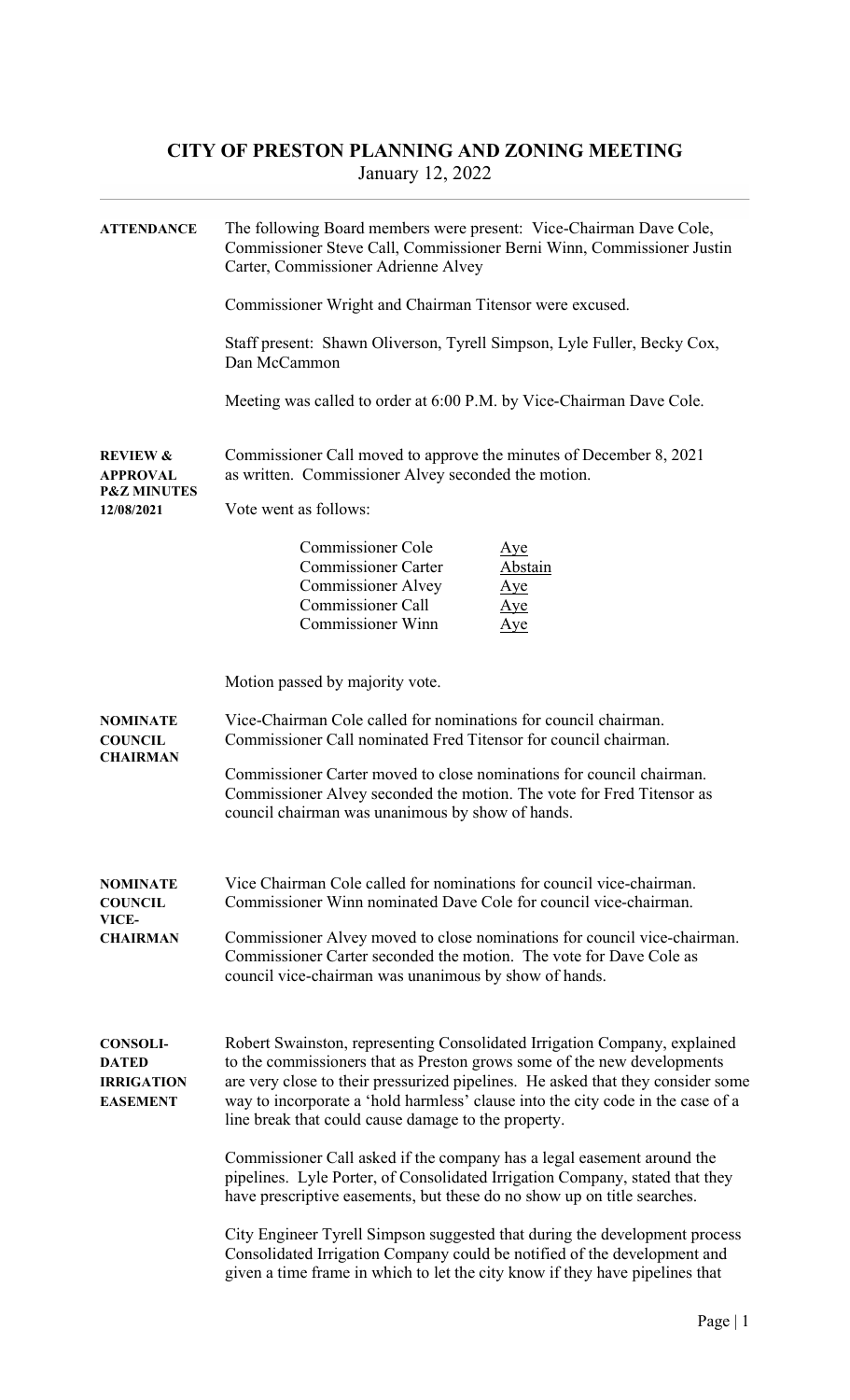## CITY OF PRESTON PLANNING AND ZONING MEETING January 12, 2022

would be affected and then provide a waiver for the developer to sign. This could not be retroactive; it would affect only future developments.

 Commissioner Call stated that their timing to talk about this was good as they are currently discussing the subdivision ordinances. City Attorney Lyle Fuller stated that there are some legal issues that need to be looked into.

 Commissioner Call made a motion to defer a decision on the Consolidated Irrigation Company's request and give staff time to review the issue. Commissioner Carter seconded the motion. Motion passed by unanimous vote.

BLUE City Engineer Tyrell Simpson explained that Cody Ralphs is changing SAGE his originally planned phase three and doing a one lot phase because this lot PUD already has water and sewer infrastructure. Mr. Ralphs has turned over the PHASE 3 required water shares to the homeowner's association. Simpson also mentioned the storm water agreement signed by Mr. Ralphs stating that the drainage needed to be addressed before any further development. The storm drain has not been installed, there is a contractor lined up to do it but no date set. Commissioner Cole noted that the storm drain agreement had been signed in May 2021.

> Commissioner Carter asked Mr. Ralphs what his time frame for development is. Mr. Ralphs responded that the materials for phase four are there just waiting for good weather. He said that phase three happened because that one lot had the water and sewer ready to go and they could build that house while they worked on the infrastructure for phase four. He stated that they are about a year behind in the development, they have had material delays and difficulty finding contractors to work. They have been meeting with city staff to get the storm drain issues ironed out and they are presenting a plan at the next city council meeting.

> Commissioner Cole asked what the projected time frame on the storm drain is. Mr. Ralphs stated that they have had engineering problems and parts delays and don't have a time estimate. Commissioner Alvey asked if water was a problem on that lot and Mr. Ralphs stated that there is space for run off but the more they develop the more crucial that drain is.

 Commissioner Call stated that the agreement clearly states that phase three cannot be continued until the storm drain is in place. Mr. Ralphs stated that he would like to break this one lot off of the original phase three and off of that agreement.

 The commissioners discussed ways of amending the agreement to prevent additional lots being done before the storm drain and the pros and cons of doing so.

 Commissioner Call made a motion to recommend to city council denial of the final plat for Blue Sage PUD Phase 3. Commissioner Winn seconded the motion. Motion passed by unanimous vote.

DISCUSSION: The commissioners reviewed the drafted changes to section 16.22.010 of the MINOR municipal code dealing with minor subdivisions. They discussed the number SUB- of splits allowed and that they had not changed the date for the original lot

Page | 2